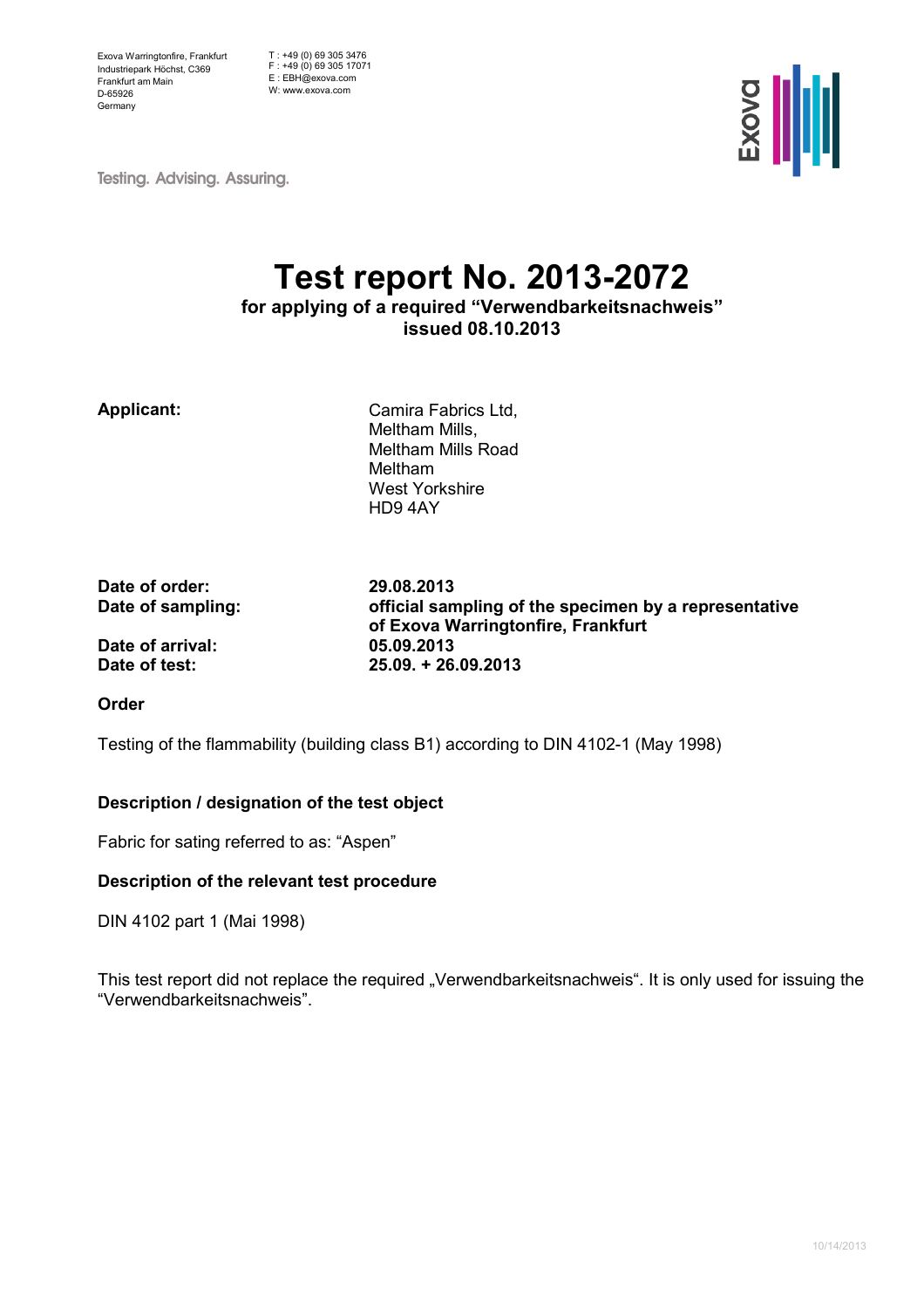

#### Test report No. 2013-2072 issued 08.10.2013 page 2 of 8

#### 1. Description of the test material

- 1.1 Details of the customer:
- Tradename: "Aspen"

Composition: 100% Polyester with FR backcoating<br>
Colour: 2000 Almond Almond

Intended end use of product: Seating fabric

#### 1.2 At the specimen preparation by Exova Warringtonfire, Frankfurt determined values:

Sample material: Fabric with coating Colour: brown Thickness: app. 0,76 mm Total weight per unit area: 498,83 g/m²

Testing after storing 14- days under climatic conditions (23°C / 50 % rel. humidity).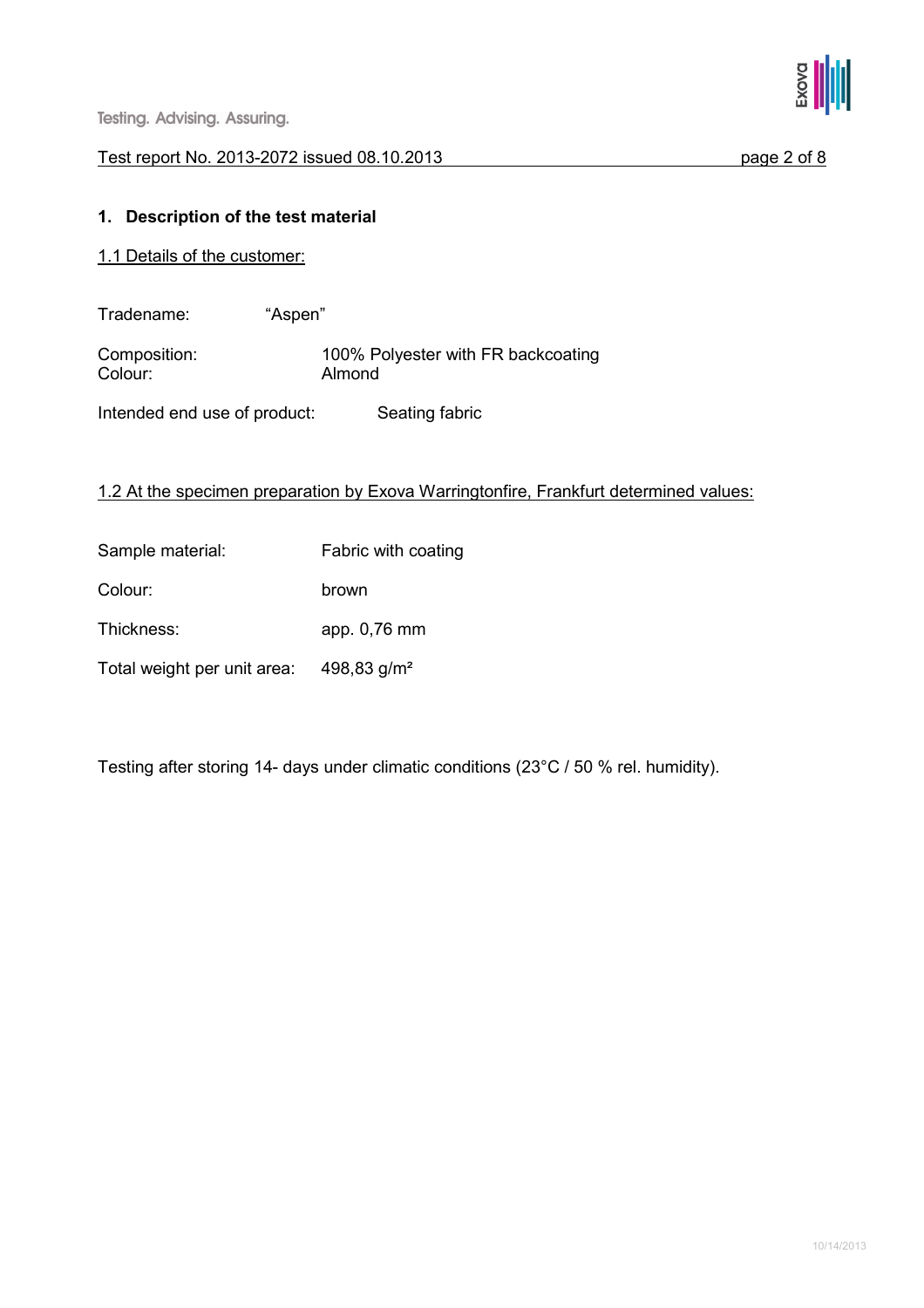#### Test report No. 2013-2072 issued 08.10.2013 page 3 of 8



#### 2. Test results

#### 2.1.1 Brandschachtprüfung according to DIN 4102-1

Sample A: Material tested in production direction Sample B: Material tested crosswise to the production direction Sample C: Material tested in production direction Sample D: Material tested in production direction

|                          | Test results of the Brandschacht tests part 1                                                                           |                          |                |                |                |                |  |
|--------------------------|-------------------------------------------------------------------------------------------------------------------------|--------------------------|----------------|----------------|----------------|----------------|--|
| line                     |                                                                                                                         | Measurements test sample |                |                |                |                |  |
| no.                      |                                                                                                                         |                          | A              | B              | C              | D              |  |
| $\mathbf{1}$             | no. test arrangement according to<br>DIN 4102 part 15, table 1                                                          |                          | 1              | $\overline{2}$ | 3              | $\overline{4}$ |  |
| $\overline{2}$           | flame height max. over<br>lower sample edge                                                                             | cm                       | 90             | 80             | 80             | 80             |  |
|                          | time <sup>1</sup>                                                                                                       | min: s                   | 0:31           | 0:24           | 0:13           | 0:18           |  |
| 3                        | ascertainments on the front side<br>Flaming/glowing<br>time $1)$                                                        | min: s                   | 0:07           | 0:06           | 0:05           | 0:06           |  |
| $\overline{4}$           | melting / burning through                                                                                               |                          |                |                |                |                |  |
|                          | time <sup>1</sup>                                                                                                       | min: s                   | 0:08           | 0:09           | 0:07           | 0:07           |  |
| 5                        | ascertainments on the back side<br>Flaming/glowing<br>time $1)$                                                         | min: s                   | no             | no             | no             | no             |  |
| 6                        | discolouring<br>time $1)$                                                                                               | min: s                   | no             | no             | no             | no             |  |
| $\overline{7}$<br>8<br>9 | burning droplets<br>begin $\overline{1}$<br>extent<br>occasional dropping of material<br>constant dropping of material  | min: s                   | not<br>occured | not<br>occured | not<br>occured | not<br>occured |  |
| 10<br>11<br>12           | separating from burning sample parts<br>begin $\frac{1}{1}$<br>occasional separating parts<br>constant separating parts | min: s                   | yes            | yes            | yes            | yes            |  |
| 13                       | duration of burning<br>on the sieve tray (max.)                                                                         | min: s                   | not<br>occured | not<br>occured | not<br>occured | not<br>occured |  |
| 14                       | influence on the burner flame by dropping<br>of / separating material<br>time $1$                                       | min: s                   | no             | no             | no             | no             |  |
| 15<br>16                 | earlier end of test<br>end of the fire scenario on the<br>sample $1$<br>time of a possible resulted                     | min: s                   | no             | no             | no             | no             |  |
|                          | test stop                                                                                                               | min: s                   |                |                |                |                |  |

 $<sup>1</sup>$  time from start of test</sup>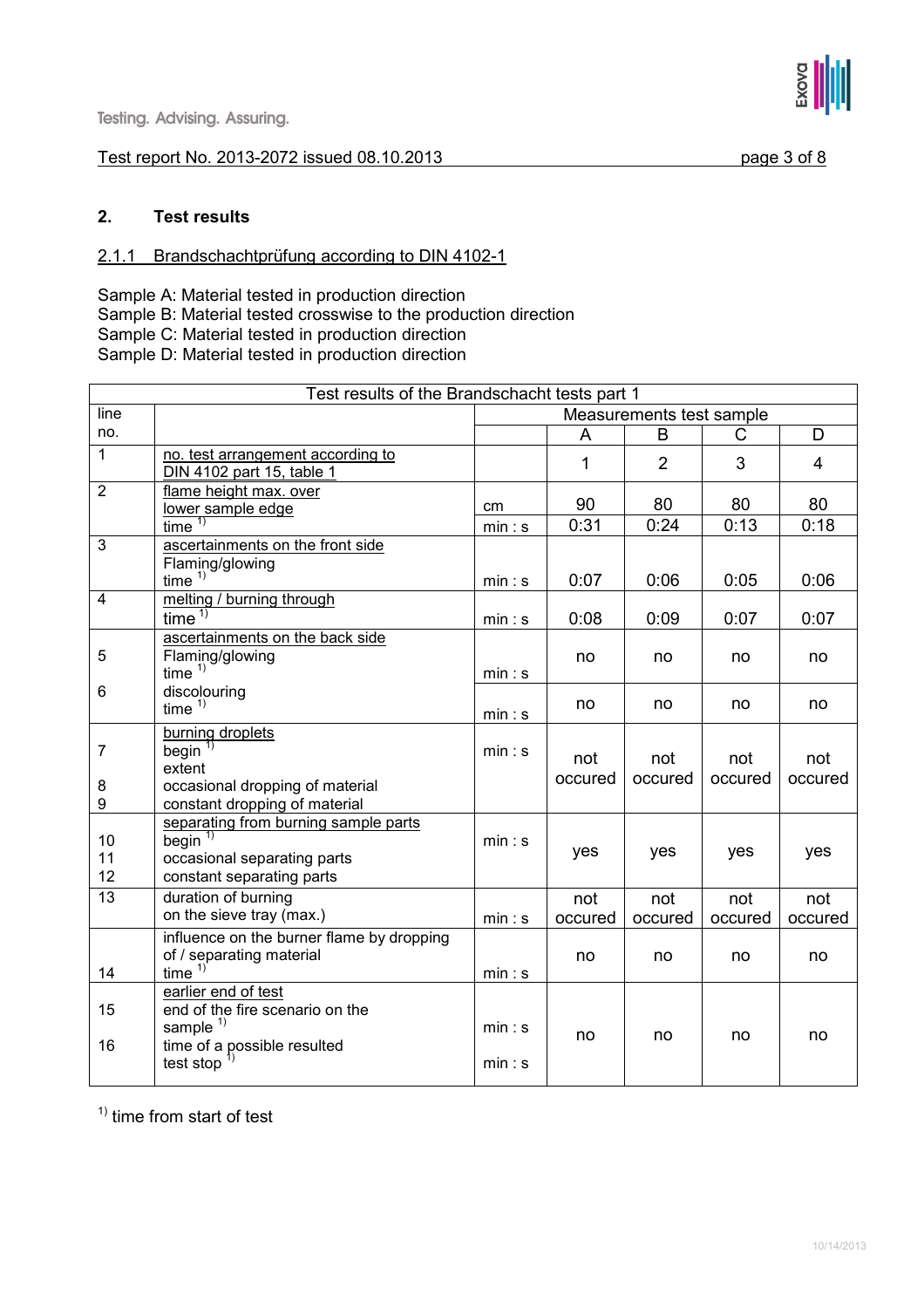| Test results of the Brandschacht tests part 2 |                                    |                          |         |                |           |                |  |  |
|-----------------------------------------------|------------------------------------|--------------------------|---------|----------------|-----------|----------------|--|--|
| line                                          |                                    | Measurements test sample |         |                |           |                |  |  |
| no.                                           |                                    |                          | A       | B              | C         | D              |  |  |
|                                               | flaming after end of test          |                          | 0:00    | 0:00           | 0:00      | 0:00           |  |  |
| 17                                            | duration                           |                          | $-$ /-- | $-/--$         | --/--     | --/--          |  |  |
| 18                                            | number of sample                   | min: s                   | $-/-$   | $-/-$          | $-/--$    | $-/-$          |  |  |
| 19                                            | front side of sample               |                          | --/--   | $-/--$         | $-/-$     | $-$ /--        |  |  |
| 20<br>21                                      | backside of sample<br>flame length | cm                       | $-/-$   | $-/--$         | $-$ /--   | $-$ /--        |  |  |
|                                               | glowing after end of test          |                          | 0:00    | 0:00           | 0:00      | 0:00           |  |  |
| 22                                            | duration<br>min. s                 |                          | $-/--$  | $-/--$         | $-/-$     | $-/--$         |  |  |
| 23                                            | number of sample                   |                          | $-/-$   | $-/--$         | $-/-$     | $-/--$         |  |  |
|                                               | place of occurrence                |                          | $-/-$   | $-$ / $-$      | $-$ /--   | $-/--$         |  |  |
| 24                                            | lower sample part                  |                          | $-/-$   | $-/--$         | $-$ /--   | $-$ /--        |  |  |
| 25                                            | upper sample part                  |                          | $-/-$   | $-$ / $-$      | $-/-$     | $-/--$         |  |  |
| 26                                            | front side of sample               |                          | $-/-$   | $-/--$         | $-$ / $-$ | $-/--$         |  |  |
| 27                                            | backside of sample                 |                          |         |                |           |                |  |  |
|                                               | smoke density                      |                          |         |                |           |                |  |  |
|                                               | < 400 % x min                      |                          | 25      | 20             |           |                |  |  |
| $\frac{28}{29}$                               | > 440 % x min                      |                          | $-/-$   | $-/--$         |           |                |  |  |
| $\overline{30}$                               | diagram in annex no.               |                          |         |                |           |                |  |  |
|                                               | residual length                    |                          |         |                |           |                |  |  |
| 31                                            | single results                     | cm                       | 25/26   | 37/34          | 33/25     | 34/26          |  |  |
|                                               |                                    |                          | 32/22   | 36 / 32        | 26/31     | 42/32          |  |  |
| 32                                            | average of the single results      | cm                       | 26      | 34             | 28        | 33             |  |  |
| 33                                            | foto of the sample on page         |                          | 5       | 5              | 5         | 5              |  |  |
|                                               | smoke temperature                  |                          |         |                |           |                |  |  |
| 34                                            | max. of the average results        | $^{\circ}C$              | 133     | 131            | 142       | 128            |  |  |
| 35                                            | time $1)$                          | min: s                   | 0:30    | 0:28           | 0:38      | 0:37           |  |  |
| 36                                            | diagram in annex no.               |                          | 1       | $\overline{2}$ | 3         | $\overline{4}$ |  |  |

 $<sup>1</sup>$  time from start of test</sup>

Remarks: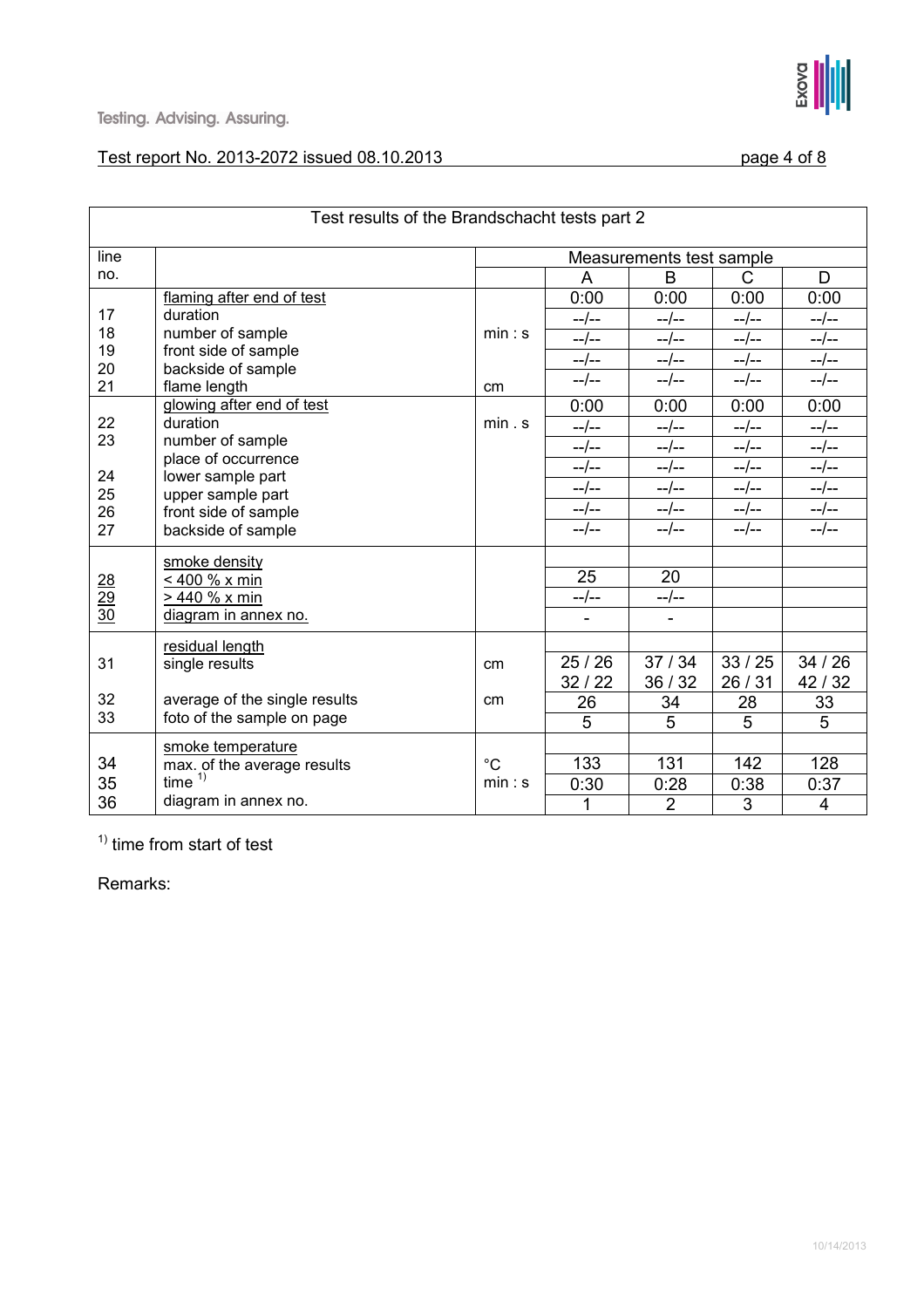

## 2.1.2 Appearance of the specimen after the tests:



sample A sample B



## sample C sample D





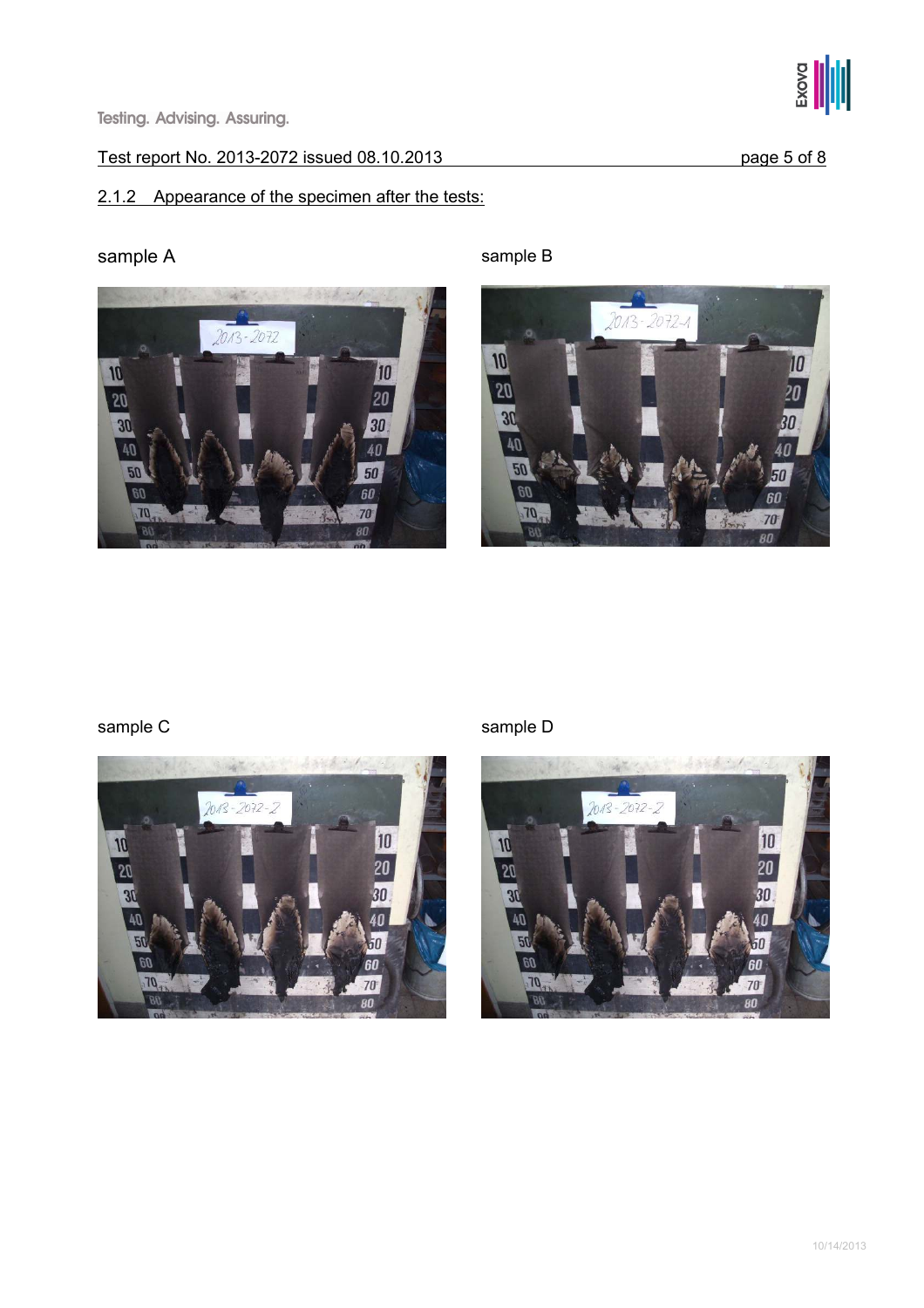

Exova

#### 2.2.1 Normal flammabilty test according to DIN 4102-1

Test with edge ignition without deposit Flame application on: lower sample edge Edge ignition

Length direction:

| Sample-no.                                       |      | 2                       | 3  |    | 5  |    |  |
|--------------------------------------------------|------|-------------------------|----|----|----|----|--|
| Time from start of test                          |      |                         |    |    |    |    |  |
| Ignition point [s]                               |      |                         |    |    |    |    |  |
| Reaching the measuring mark<br>within 20 seconds |      | no                      | no | no | no | no |  |
| Self extinguishing of the flame [s]              | 16   | 21                      | 15 | 18 | 25 |    |  |
| Max. flame height                                | [mm] | 80                      | 80 | 80 | 80 | 80 |  |
| Time                                             | [s]  | 10                      | 11 | 10 | 11 | 11 |  |
| End of afterflaming                              | [s]  |                         | 6  |    | 3  | 10 |  |
| End of afterglowing                              | [s]  |                         |    |    |    |    |  |
| Flames extinguished after                        | [s]  |                         |    |    |    |    |  |
| Smoke development                                |      |                         |    |    |    |    |  |
| (visuell impression)                             |      | strong smoke production |    |    |    |    |  |
| Separating from burning material                 | no   | no                      | no | no | no |    |  |
| Time                                             | [s]  |                         |    |    |    |    |  |

Remarks: none

Cross direction:

| Sample-no.                          |                         |    | 2  |    |    | 5  |  |  |
|-------------------------------------|-------------------------|----|----|----|----|----|--|--|
| Time from start of test             |                         |    | 3  |    |    |    |  |  |
| Ignition point [s]                  |                         |    |    |    |    |    |  |  |
| Reaching the measuring mark         | no                      | no | no | no | no |    |  |  |
| within 20 seconds                   |                         |    |    |    |    |    |  |  |
| Self extinguishing of the flame [s] | 15                      | 16 | 15 | 19 | 19 |    |  |  |
| Max. flame height                   | $\lceil mm \rceil$      | 70 | 80 | 80 | 80 | 80 |  |  |
| Time                                | Isl                     | 10 | 11 | 10 | 11 | 11 |  |  |
| End of afterflaming                 | [s]                     |    |    |    |    | 4  |  |  |
| End of afterglowing                 | [s]                     |    |    |    |    |    |  |  |
| Flames extinguished after           | [s]                     |    |    |    |    |    |  |  |
| Smoke development                   | strong smoke production |    |    |    |    |    |  |  |
| (visuell impression)                |                         |    |    |    |    |    |  |  |
| Separating from burning material    | no                      | no | no | no | no |    |  |  |
| Time                                | [s]                     |    |    |    |    |    |  |  |

Remarks: none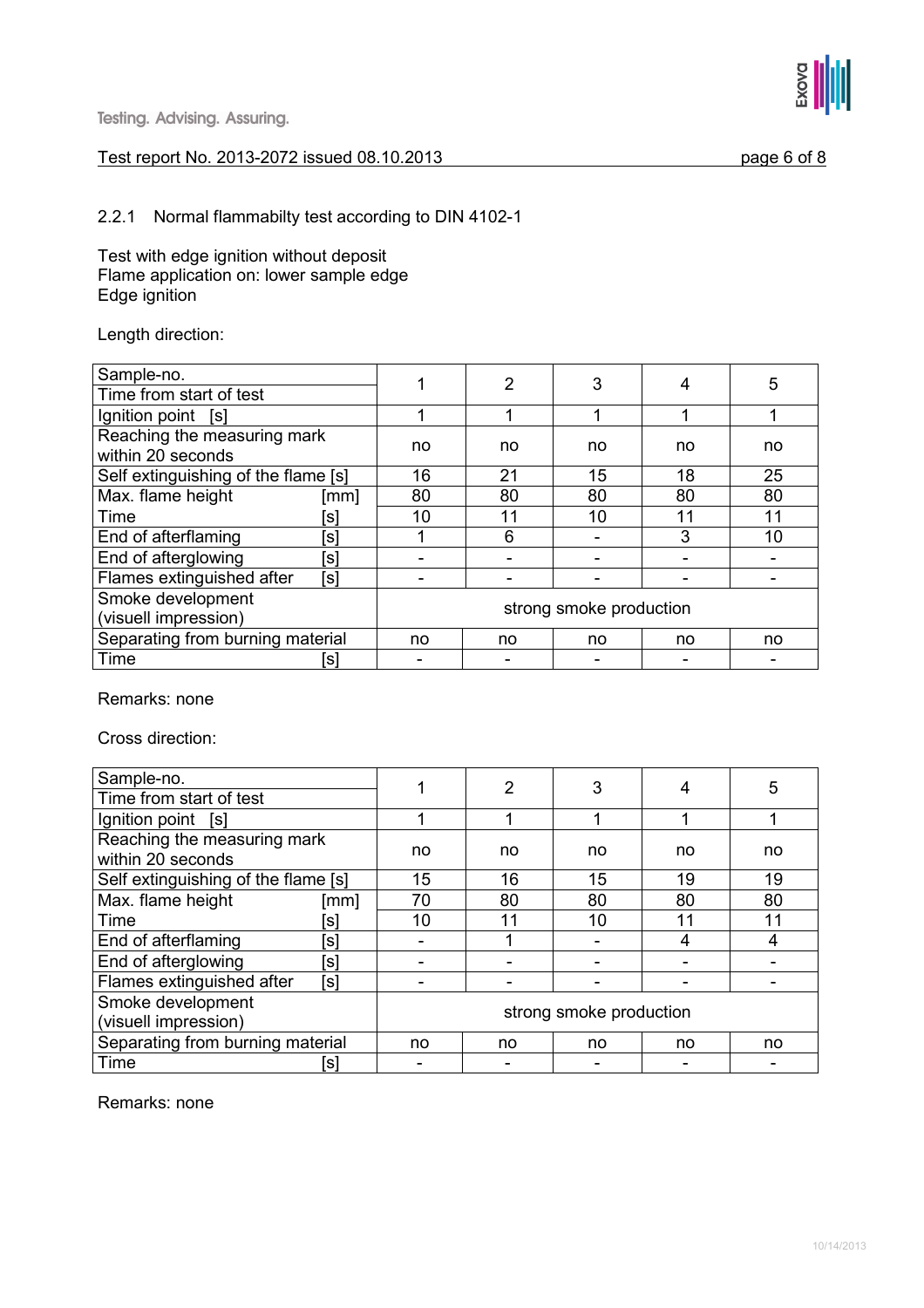

## 2.2.2 Appearance of the sample after the small burner test:

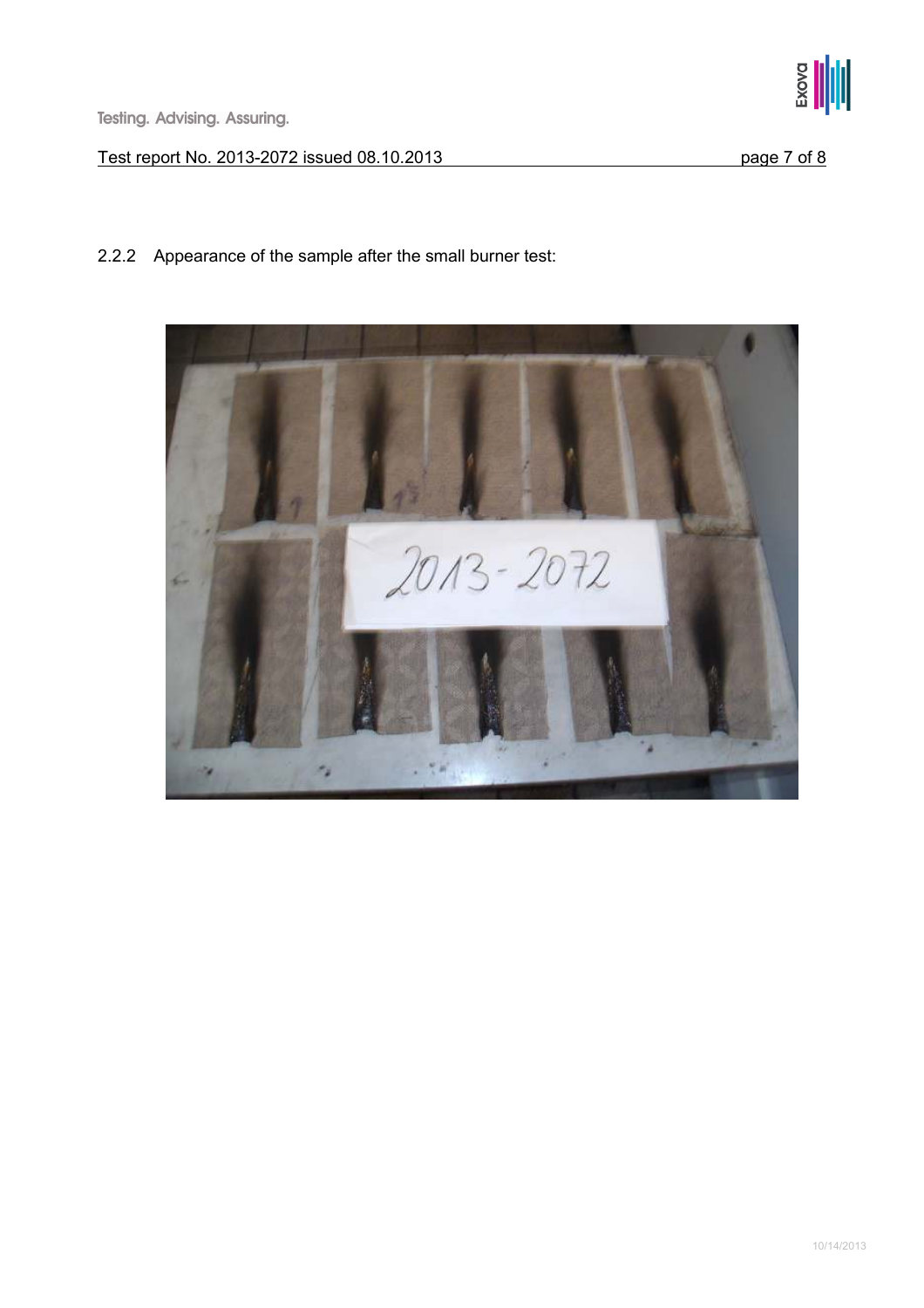#### Test report No. 2013-2072 issued 08.10.2013 page 8 of 8



#### 3. Assessment

The material, described in chapter one fulfils the requirements of the building class B2 according to DIN 4102-1 (Mai 1998).

The determined test results show that the material also fulfils the requirements

#### of the building class B1

according to DIN 4102-1 (Mai 1998).

#### Special comment

The fire test result is only valid for the in chapter one described material, in the tested colours. The test was carried out in free hanging configuration. The distance to other plane material must be more or equal then 40 mm.

The material wasn't tested after an outside storage.

In combination with other materials (for example coatings, deposits) the burning behaviour could be influenced unfavourable so that the classification above is not valid any longer. According to DIN 4102-1 the burning behaviour in combination with other materials has to be tested separately.

This test report did not replace the required "Verwendbarkeitsnachweis". It is only used for issuing the "Verwendbarkeitsnachweis".

Frankfurt, the 08.10.2013

H. Anders Dipl.-Ing. T. Zachäus Tester in charge Laboratory supervisor

This Test report is valid until 24.09.2018

The results of the tests relate only to the behaviour of the test specimen which is designated on the top.

Test reports are only allowed to be published or reproduced, not changed in form and tenor without permission of the Exova Warringtonfire, Frankfurt. The abridged account of a test report is only allowed with the agreement of the Exova Warringtonfire, Frankfurt. This test report is a translation of the German version 2013-2072 (issued 08.10.2013). In case of doubt only the German version is valid This test report contains 8 pages and 4 annexes.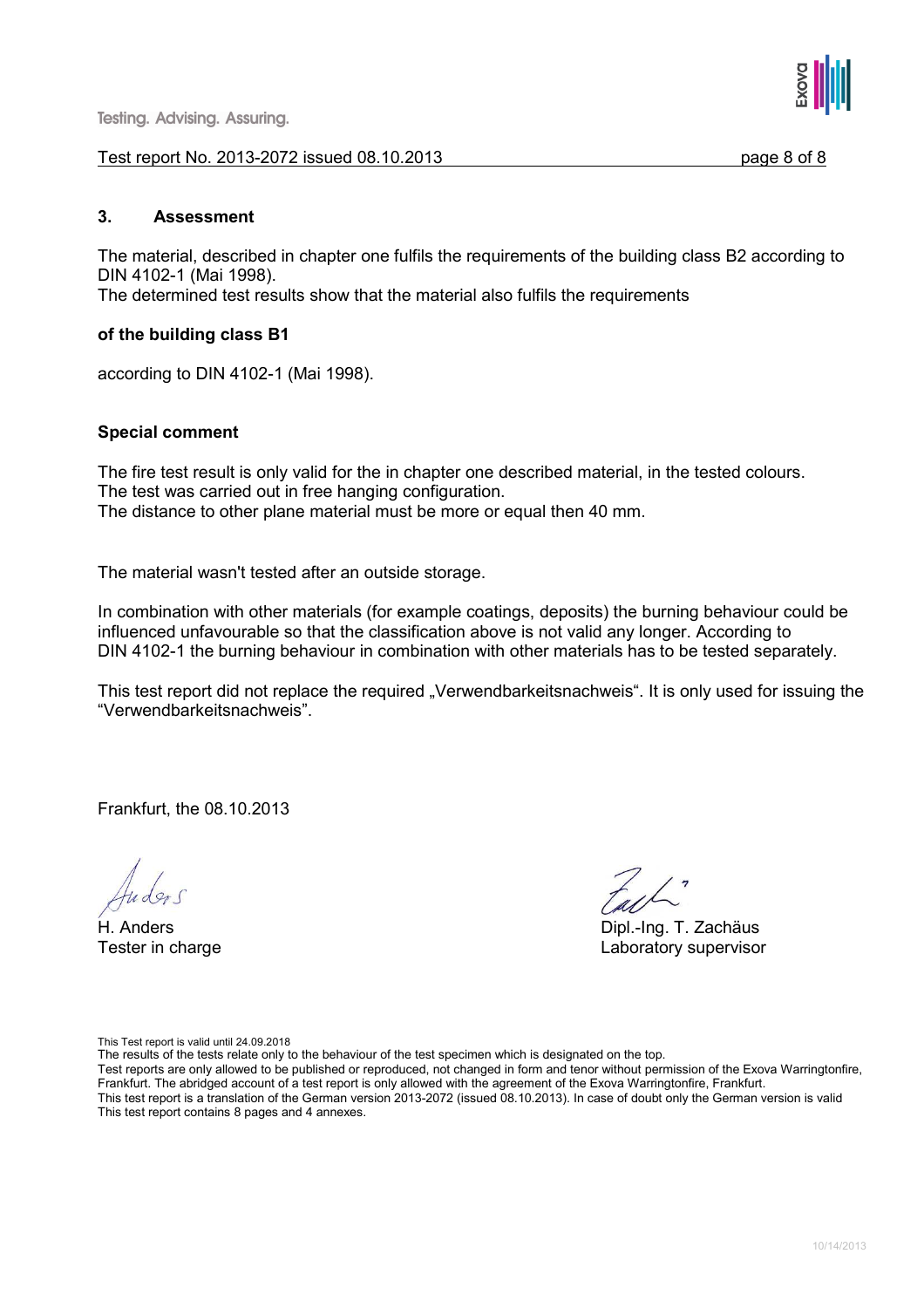## Annex 1 to the Test report No. 2013-2072 issued 08.10.2013

## Sample A:

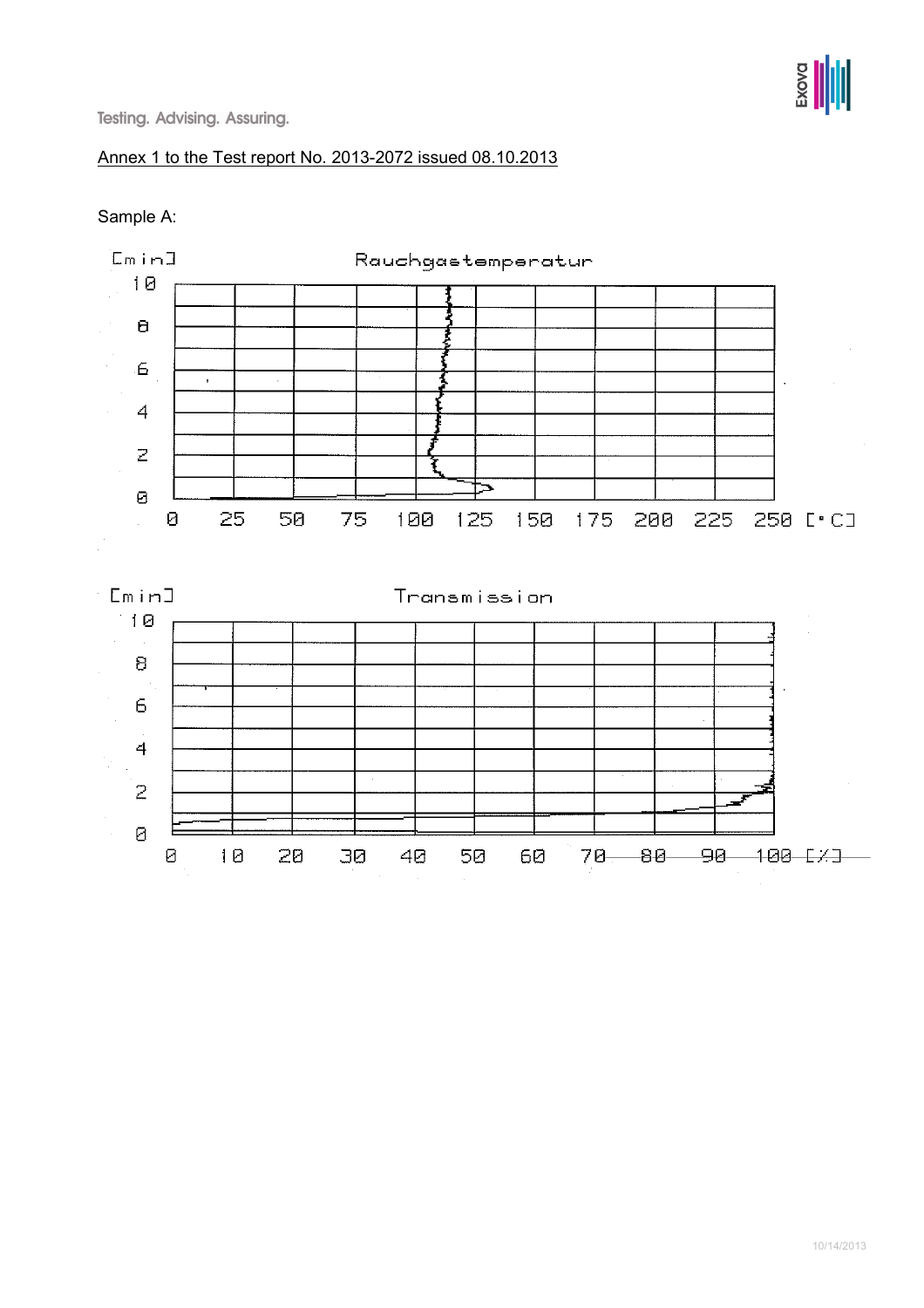## Annex 2 to the Test report No. 2013-2072 issued 08.10.2013

#### Sample B:

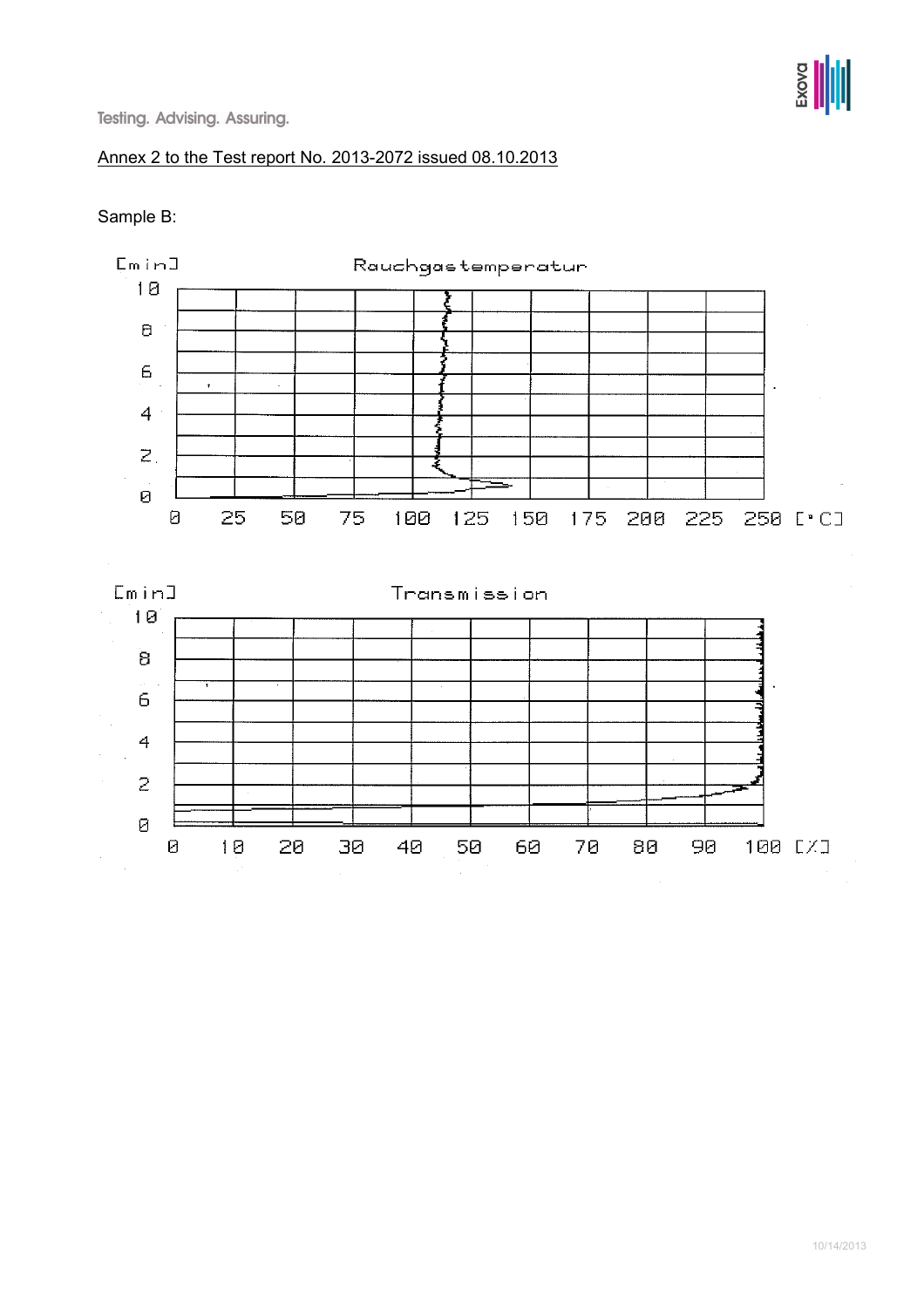## Annex 2 to the Test report No. 2013-2072 issued 08.10.2013

#### Sample C: